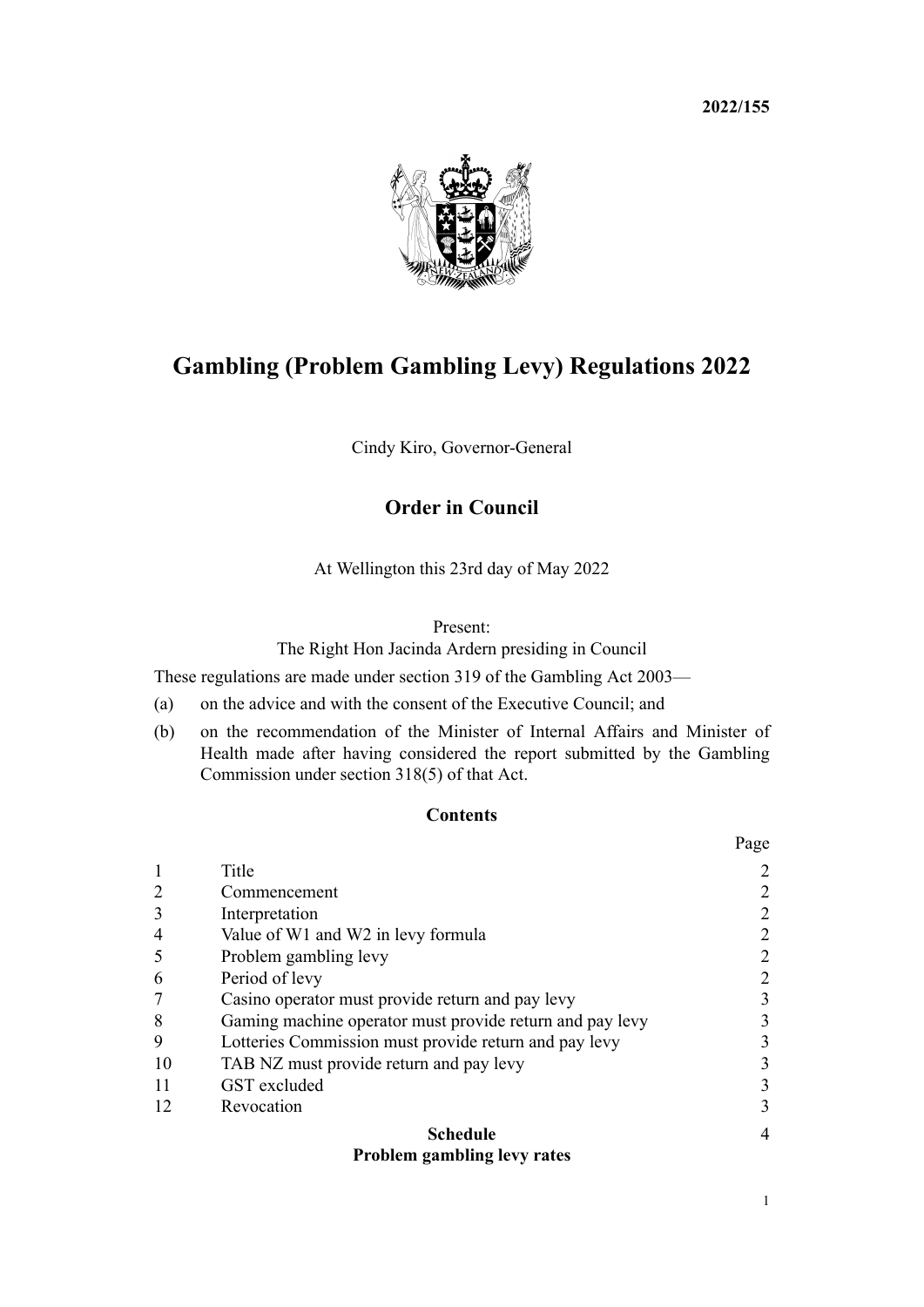# **Regulations**

#### <span id="page-1-0"></span>**1 Title**

These regulations are the Gambling (Problem Gambling Levy) Regulations 2022.

#### **2 Commencement**

These regulations come into force on 1 July 2022.

#### **3 Interpretation**

In these regulations, unless the context otherwise requires,—

**Act** means the [Gambling Act 2003](http://legislation.govt.nz/pdflink.aspx?id=DLM207496)

**casino operator** has the same meaning as in [section 12M](http://legislation.govt.nz/pdflink.aspx?id=DLM399201) of the Gaming Duties Act 1971

**Commissioner** has the same meaning as Commissioner of Inland Revenue in [section 3\(1\)](http://legislation.govt.nz/pdflink.aspx?id=DLM348353) of the Tax Administration Act 1994

**gaming machine operator** has the same meaning as in [section 12B](http://legislation.govt.nz/pdflink.aspx?id=DLM399031) of the Gaming Duties Act 1971

**prescribed**, in relation to any form, has the same meaning as in [section 3](http://legislation.govt.nz/pdflink.aspx?id=DLM398486) of the Gaming Duties Act 1971

**racing betting** has the same meaning as in [section 5\(1\)](http://legislation.govt.nz/pdflink.aspx?id=LMS292041) of the Racing Industry Act 2020

**sports betting** has the same meaning as in [section 5\(1\)](http://legislation.govt.nz/pdflink.aspx?id=LMS292041) of the Racing Industry Act 2020

**TAB NZ** has the same meaning as in [section 5\(1\)](http://legislation.govt.nz/pdflink.aspx?id=LMS292041) of the Racing Industry Act 2020.

#### **4 Value of W1 and W2 in levy formula**

For the purpose of the formula set out in [section 320\(2\)](http://legislation.govt.nz/pdflink.aspx?id=DLM210258) of the Act,—

- (a) W1 has the value of 0.3; and
- (b) W2 has the value of 0.7.

## **5 Problem gambling levy**

The levy rates set out in the [Schedule](#page-3-0) must be paid to the Commissioner by casino operators, gaming machine operators, the Lotteries Commission, and TAB NZ.

#### **6 Period of levy**

The levy rates are payable for the period from 1 July 2022 to 30 June 2025 (both dates inclusive).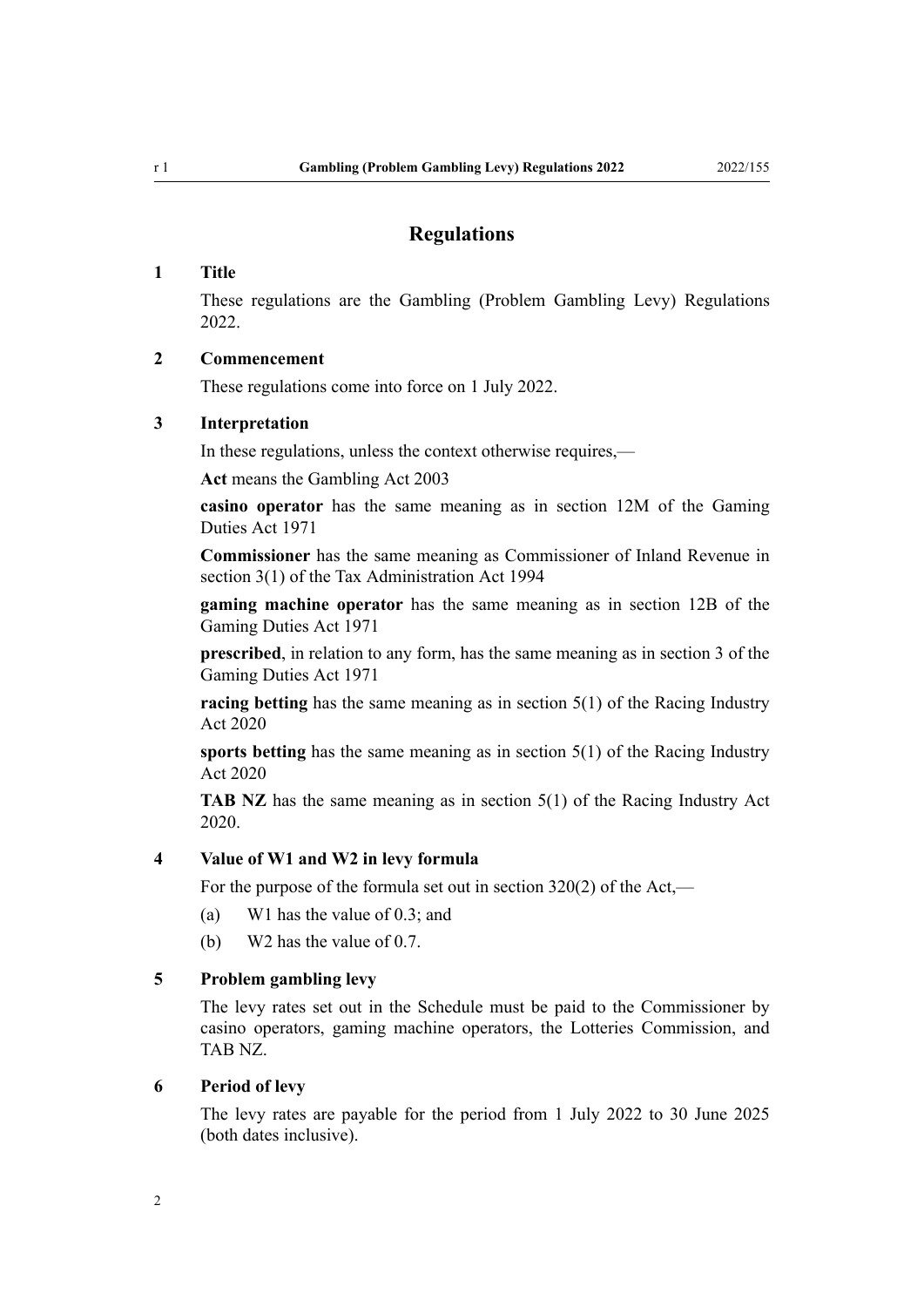<span id="page-2-0"></span>A casino operator must, no later than the 20th day of each month,—

- (a) provide to the Commissioner a return, in the prescribed form, of the levy payable for the previous month; and
- (b) pay the levy to the Commissioner.

#### **8 Gaming machine operator must provide return and pay levy**

A gaming machine operator must, no later than the 20th day of each month,—

- (a) provide to the Commissioner a return, in the prescribed form, of the levy payable for the previous month; and
- (b) pay the levy to the Commissioner.

#### **9 Lotteries Commission must provide return and pay levy**

- (1) The Lotteries Commission must, no later than 14 days after the date of the drawing of a New Zealand lottery,—
	- (a) provide to the Commissioner a return, in the prescribed form, of the levy payable in respect of that New Zealand lottery; and
	- (b) pay the levy to the Commissioner.
- (2) For the purposes of a New Zealand lottery that is an instant game, the words "drawing of" in subclause (1) must be read as "closing of the sale of tickets in".

#### **10 TAB NZ must provide return and pay levy**

TAB NZ must, no later than the 20th day of each month,—

- (a) provide to the Commissioner a return, in the prescribed form, of the levy payable by TAB NZ for racing betting and sports betting on events for which results have been declared during the previous month; and
- (b) pay the levy to the Commissioner.

### **11 GST excluded**

- (1) The levy rates set out in the Schedule are exclusive of goods and services tax.
- (2) However, the levy that is payable is subject to goods and services tax.

#### **12 Revocation**

The [Gambling \(Problem Gambling Levy\) Regulations 2019](http://legislation.govt.nz/pdflink.aspx?id=LMS209139) (LI 2019/134) are revoked.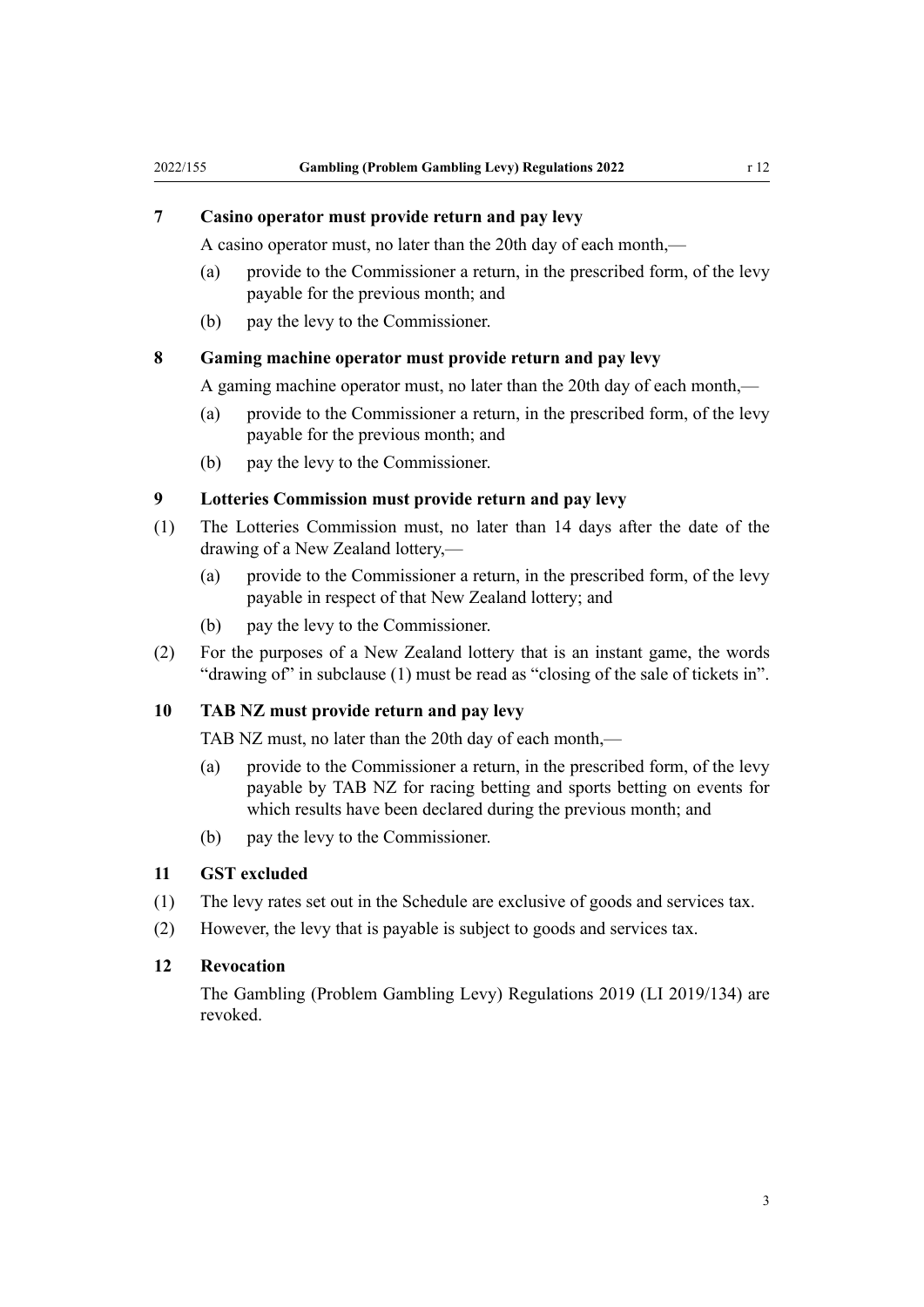# **Schedule Problem gambling levy rates**

<span id="page-3-0"></span>

| Levy rate $(\%$ (excluding GST)) |
|----------------------------------|
| 0.87                             |
| 1.08                             |
| 0.44                             |
| 0.76                             |
|                                  |

Michael Webster, Clerk of the Executive Council.

### **Explanatory note**

*This note is not part of the regulations, but is intended to indicate their general effect.*

These regulations, which come into force on 1 July 2022,—

- specify the problem gambling levy rates payable by a casino operator, a gaming machine operator, the Lotteries Commission, and TAB NZ to the Commis‐ sioner of Inland Revenue (the **Commissioner**):
- specify that the levy rates are payable for the period from 1 July 2022 to 30 June 2025 (both dates inclusive):
- require casino operators, gaming machine operators, the Lotteries Commission, and TAB NZ to provide the Commissioner with a return of the levy payable and to pay the levy:
- provide that the prescribed levy rates are exclusive of goods and services tax:
- provide that the levy payable is subject to goods and services tax:
- revoke the [Gambling \(Problem Gambling Levy\) Regulations 2019.](http://legislation.govt.nz/pdflink.aspx?id=LMS209139)

This order must be confirmed by an Act before the close of 30 June 2023. If it is not confirmed, it will be revoked on the close of that date. *See* [subpart 3](http://legislation.govt.nz/pdflink.aspx?id=DLM7298438) of Part 5 of the Legislation Act 2019.

#### **Regulatory impact statement**

The Ministry of Health produced a regulatory impact statement in March 2022 to help inform the decisions taken by the Government relating to the contents of this instrument.

A copy of this regulatory impact statement can be found at—

• [https://www.health.govt.nz/about-ministry/information-releases/regulatory](https://www.health.govt.nz/about-ministry/information-releases/regulatory-impact-statements)[impact-statements](https://www.health.govt.nz/about-ministry/information-releases/regulatory-impact-statements)

[rr 5,](#page-1-0) [11](#page-2-0)